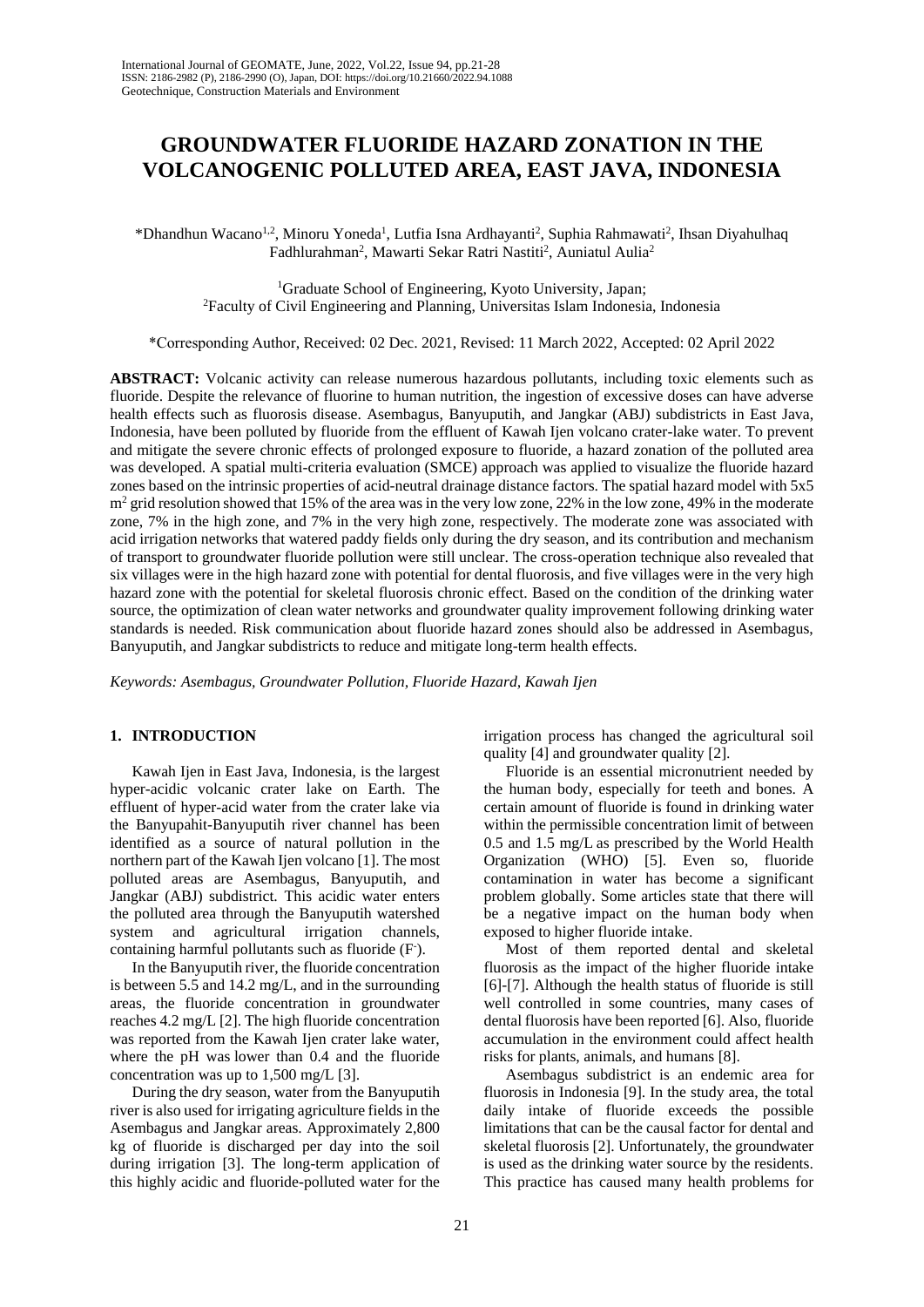the residents, especially dental fluorosis and potentially skeletal fluorosis.

Due to the potential health risk caused by the high fluoride concentration in groundwater, this study presented a hazard map of groundwater fluoride in the ABJ subdistrict. Spatially, hazard quotient analysis in Asembagus was calculated by [2] and shown based on dug well samples and the village community. However, we used a different approach and technique on hazard zonation to complement and confirm the previous study.

The spatial pattern of the groundwater fluoride hazard was explained using the intrinsic factors approach of drainage networks. It was suspected as the possible source of groundwater fluoride pollution in the study area. Spatial analysis with multi-criteria evaluation has been used to develop the fluoride hazard index and zonation. The qualitative validation of the model was used to make sure that the hazard zones were correct based on the analysis of the research samples and previous findings.

## **2. MATERIALS AND METHODS**

The research was organized according to the flowchart in Fig. 1. The general procedures included data collection (primary and secondary), spatial data preparation, parameter comparison, parameter index computation, hazard index calculation, and modeling, hazard index categorization, and model validation.



Fig. 1 Research flowchart and organization

#### **2.1 Study Area and Samples Location**

The study area is situated in the Situbondo regency, in the northern part of the Kawah Ijen volcano, East Java province, Indonesia, as shown in Fig.2. It consists of three administrative subdistricts, namely Asembagus, Banyuputih, and Jangkar, abbreviated as ABJ subdistrict for convenience. The ABJ subdistrict is a coastal plain with sandy-clayed volcanic deposition soils as the dominant surface material.

In total, five watershed systems are bordered in the study area, i.e., Sokmaelang, Jangkar, Banyuputih, Leket, and Klompret. The Banyuputih and Jangkar watersheds, as the main pathways for polluted water, are buffered by neutral river streams in the western (Sokmaelang) and eastern parts (Leket and Klompret).



Fig. 2 Map and samples location of the study area.

Groundwater fluoride samples were taken from 18 dug wells during the dry season in July 2019. All samples were collected within the Banyuputih watershed boundary area. The consideration of sample location is based on the information that the acid river is the possible primary source of fluoride pollution in the study area [2]. During fieldwork, acid rivers and acid irrigation networks were identified using the basic map from Rupabumi Digital Indonesia on a 1:25,000 scale [10] and field tracking activities. Acid drainage networks are critical in this research to develop the intrinsic factor of fluoride hazard indexes.

#### **2.2 Samples Analysis**

The SPADNS spectrophotometric method was used to analyze groundwater fluoride concentrations from the collected samples. This approach works by combining soluted fluoride with zirconium. Certain zirconium dyes will react with fluoride to produce a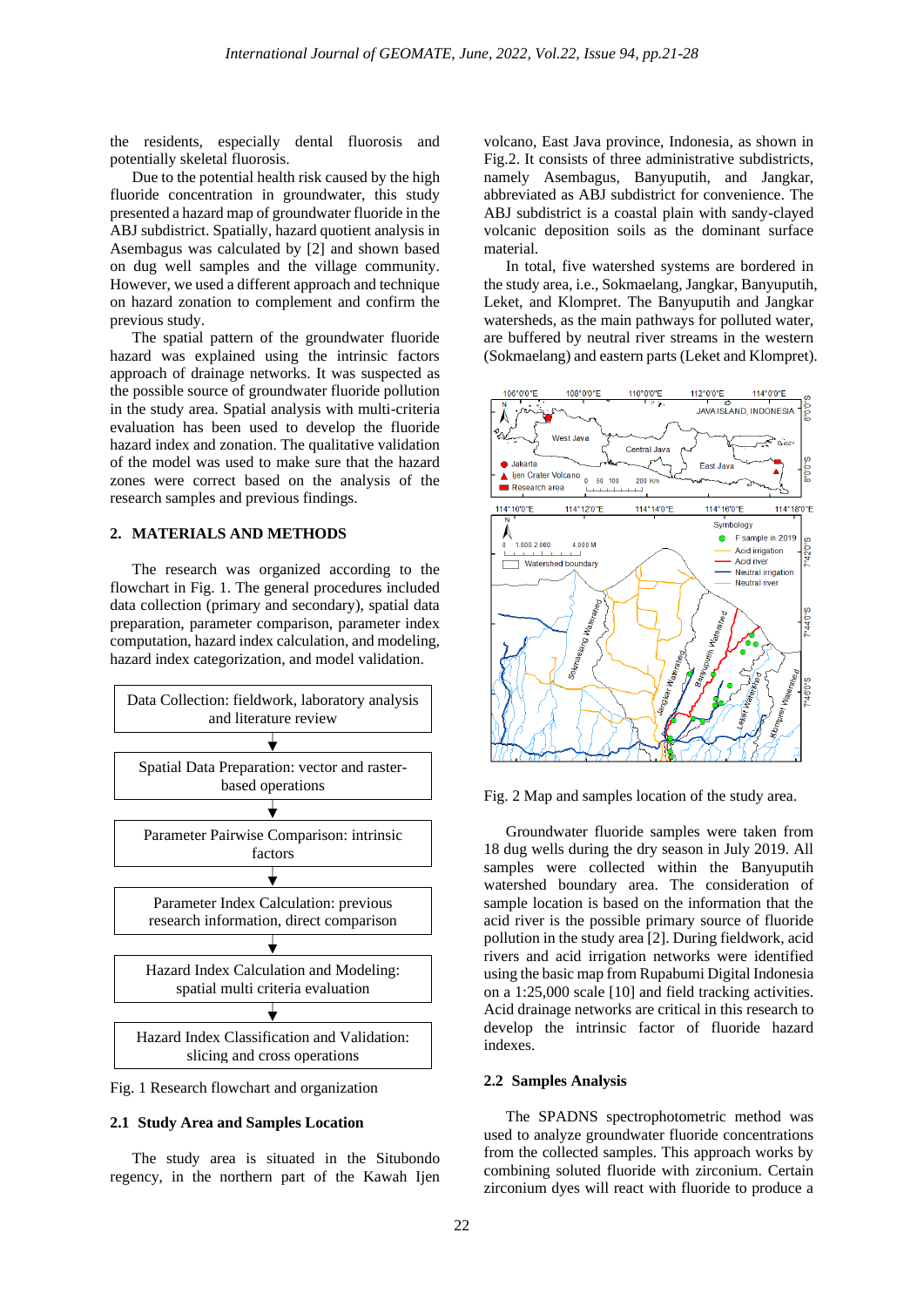colorless complex that will lighten with increasing fluoride concentration. Fluoride concentrations from samples were measured using a spectrophotometer at a 570 nm wavelength.

The fluoride concentration from the dug well was used to identify the correlation between acid drainage distance and groundwater fluoride concentration within the Banyuputih watershed. The Pearson coefficient correlation was used to determine the correlation. If there is a strong correlation, the possibility of acid drainage networks as the source of fluoride pollution is high. However, if there is no strong correlation, the possible source of fluoride in the groundwater will be from other sources.

#### **2.3 Spatial Analysis and Modeling**

#### *2.3.1 Vector and raster data preparation*

A geographic information system (GIS) was used to develop a fluoride hazard index. Both ArcGIS 10.8.1 and ILWIS 3.31 academic software packages were combined to analyze both types of vector and raster data sets. Vector-based analysis was applied mainly for index parameter preparation steps. A georeferenced corner was made to figure out the relationship between row and column numbers in a raster map. The coordinates, as well as the  $5x5 \text{ m}^2$ grid resolution, were also made.

#### *2.3.2 Drainage networks analysis*

Drainage networks were analyzed using the distance calculation technique in ILWIS to generate buffer networks. This process is crucial to identifying the correlation of groundwater fluoride concentration with acid and neutral channel drainage networks. Distance to drainage networks was then grouped using slicing classification for 1000 m intervals.

Drainage density (Dd) is defined as the sum of the total length of stream channels within a drainage basin divided by the total area of the drainage basin [11]. It is the total length (Dl) of all channel segments inside a basin multiplied by the basin area, represented in unit length per unit area. Drainage density was calculated to identify the contribution of the dilution process from neutral and acid water.

#### *2.3.3 Spatial multi-criteria evaluation*

Spatial multi-criteria evaluation (SMCE) is a technique for supporting stakeholders in making a decision. The systematic hierarchy simplifies the complexity of parameters in the decision processes. Parameter maps as input for SMCE were grouped, standardized, and weighted in a criteria tree. The direct comparison was applied to calculate the weight of each parameter and sub-criteria for generating the hazard index using the principle in Table 1.

The primary evaluation used a problem analysis as the target. It analyzed a problem situation using one set of maps as evaluation criteria, namely the fluoride hazard index. The criteria tree editor will start with an empty tree and a placeholder for one data set. Finally, the fluoride hazard index was classified using the slicing technique based on the histogram model into five hazard zone categories, i.e., very low, low, moderate, high, and very high.

Table 1 Pairwise comparison in SMCE

| Comparison                        | Normalized<br>weights |
|-----------------------------------|-----------------------|
| Extremely more important than     | 0.900/0.100           |
| Very strongly more important than | 0.875/0.125           |
| Strongly more important than      | 0.833/0.167           |
| Moderately more important than    | 0.750/0.250           |
| Equally important as              | 0.500/0.500           |
| Moderately less important than    | 0.250/0.750           |
| Strongly less important than      | 0.167/0.833           |
| Very strongly less important than | 0.125/0.875           |
| Extremely less important than     | 0.100/0.900           |

#### **3. RESULTS AND DISCUSSION**

#### **3.1 Groundwater Fluoride Concentrations**

The fluoride concentration from samples varied from 1.4 to 3.3 mg/L (with a mean of 2.41 mg/L). Compared with previous research, the values were still within the range. Based on surveyed data in 1979, the range is from 0.20 to 2.70 mg/L [12]. As reported by [9], the groundwater fluoride concentration increased in 1999, reaching 0.41 to 3.25 mg/L. In 2001, the range was from 0.10 to 4.20 mg/L, analyzed by [2]. The relatively steady concentrations of fluoride in groundwater indicated that after 20 years of interval time, there was no significant fluctuation of fluoride concentration in the groundwater within the downstream area of the Banyuputih watershed.

Based on the chronic health effects, [13] classified the concentration of fluoride into four pollution category ranges: 0 to 0.5 mg/L (dental caries), 0.5-1.5 mg/L (promotes dental health and prevents tooth decay), category 1.5-4.0 mg/L (dental fluorosismottled teeth), and category 4.0-10 mg/L (dental and skeletal fluorosis). Thus, the fluoride concentration values in the study area were still relatively high for causing dental fluorosis-mottled teeth. Sample concentration analysis revealed that only 6% of the concentration of the samples was low and within the range of the dental caries issue. The remaining 94% are in the high category for causing chronic dental fluorosis-mottled teeth effects.

#### **3.2 Drainage Networks and Intrinsic Factors**

As shown in Fig. 3, there is a weak negative correlation  $(r = -0.4)$  between groundwater fluoride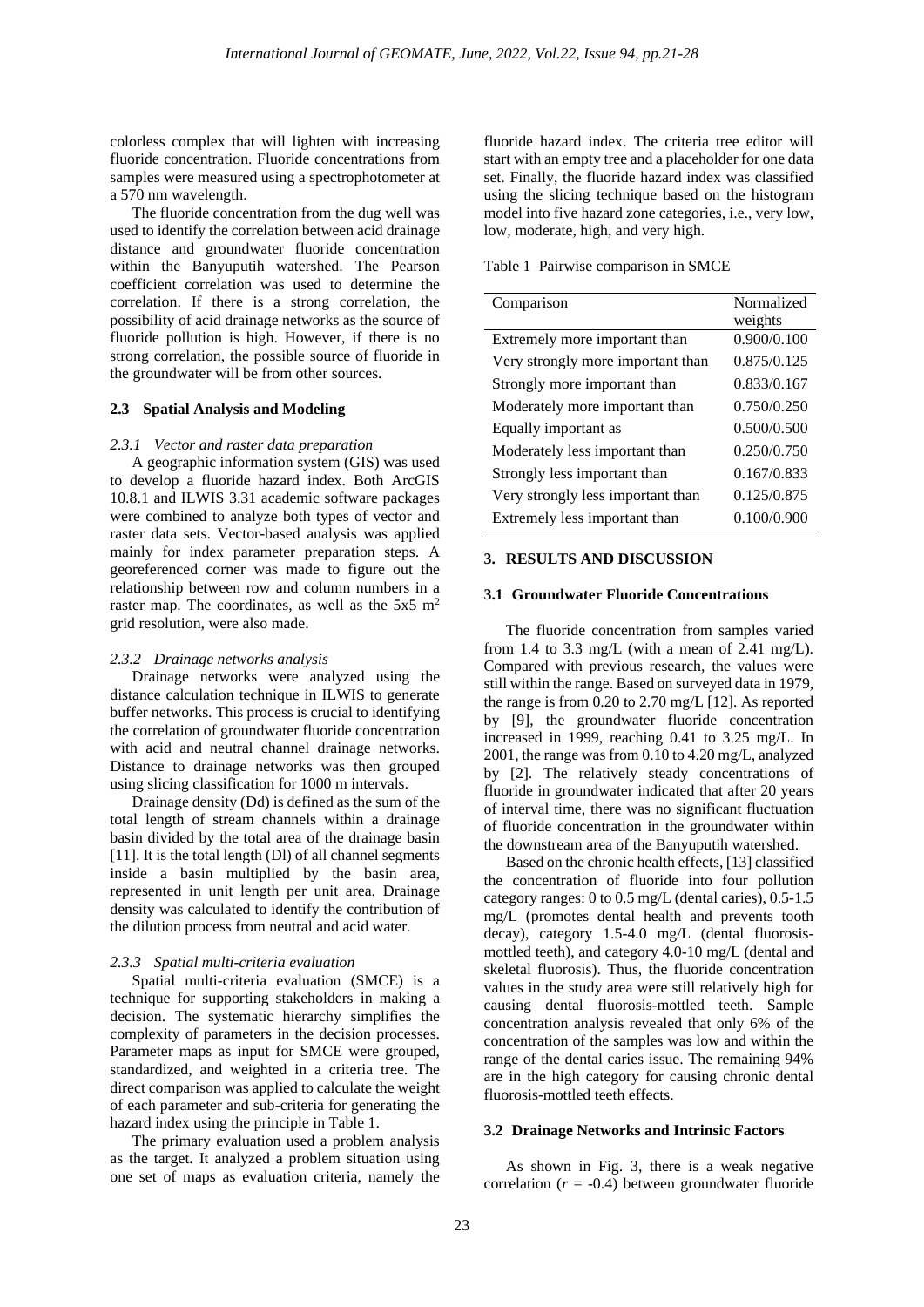and acid river distance. The correlation indicated that the contribution of the acid river to the groundwater fluoride concentration is still unclear. However, [3] reported that the acid river has been flowing for more than a hundred years. This long exposure times make it possible to transport fluoride from acid river water to shallow aquifer systems. Moreover, [2] also analyzed that the spatial pattern of groundwater fluoride concentration was strongly controlled by the distance from acid drainage, where all the highest concentrations were in the areas surrounding the acid river  $(r = -0.7)$  and acid irrigation  $(r = -0.4)$ .



Fig. 3 Graphic plot between F concentration and distance to drainage networks

The acid riverbed of Banyuputih is naturally occurring in surface lithological conditions (Fig. 4), primarily by alternations of pumice breccia, tuffaceous sandstone, and sandstone [14]. Most lithological outcrops have been weathered or have had their mineral structures disrupted due to exposure to acidic water. This material characteristic drives the acid water to more efficiently infiltrate into the groundwater, and fluoride exposure will intensify with the duration of exposure to the acid river. Therefore, considering the proximity to the acid drainage, it is still proper to use acid drainage as the intrinsic factor for generating the hazard index.



Fig. 4 Surface lithological of Banyuputih riverbed

Unlike the previous acid drainage, the neutral graphic shows no correlation between neutral drainage and groundwater concentrations  $(r = -0.1)$ . All concentrations are relatively high in all distance ranges, indicating that the effect of dilution from neutral water seems to be very small. On the other hand, the Banyuputih watershed area is polluted by fluoride in all downstream areas, exceeding the limit of 1.5 mg/L (above the red line).

The drainage length (Dl) and density (Dd) characteristics can also explain the groundwater fluoride pattern. The drainage length calculation in Table 2 compared acid drainage length and neutral drainage length within every watershed system. The calculation results show that the Jangkar watershed has the longest acid drainage length, followed by the Banyuputih and Sokmaelang watersheds. The longest acid drainage length will influence the range of fluoride dispersion in the soil surface and groundwater. Since acid drainage does not flow in the Klompret and Leket watersheds, they show zero drainage length and density values.

Table 2 Drainage characteristics in the research area

| Watershed  | Acid     |                   | Neutral |      |
|------------|----------|-------------------|---------|------|
|            | Dl       | Dd                | DI      | Dd   |
| Banyuputih | 14.2     | .65               | 9.9     | .46  |
| Jangkar    | 55.3     | 1.42              | 3.5     | .09  |
| Klompret   | $\theta$ | 0                 | 10.1    | .94  |
| Leket      | 0        | $\mathbf{\Omega}$ | 42.6    | 2.61 |
| Sokmaelang | 12.2     | .19               | 116.2   | 1.83 |

*Noted: red color is the highest value, Dd (km) and Dl (m/km<sup>2</sup> )*

The drainage density calculation in Table 2 also compares acid drainage density and neutral drainage density. The calculation results show that the Jangkar watershed has the highest acid drainage density, followed by the Banyuputih and Sokmaelang watersheds. The highest acid drainage density will affect the concentration of fluoride dispersed into groundwater from the soil surface. Otherwise, the highest neutral drainage density will contribute to the dilution process of fluoride, decreasing its concentration before it reaches the groundwater aquifer system.

#### **3.3 Parameter and Sub-parameter Maps**

Parameter and sub-parameter maps were used to generate fluoride hazard indexes. In this study, fourparameter maps were prepared. A buffer map is a parameter in Fig. 5a-d that provides information about classified distances from drainage, both acid and neutral, with six class sub-parameters, namely, <1000 m, 1000-2000 m, 2000-3000 m, 3000-4000 m, 4000-5000 m, and > 5000 m.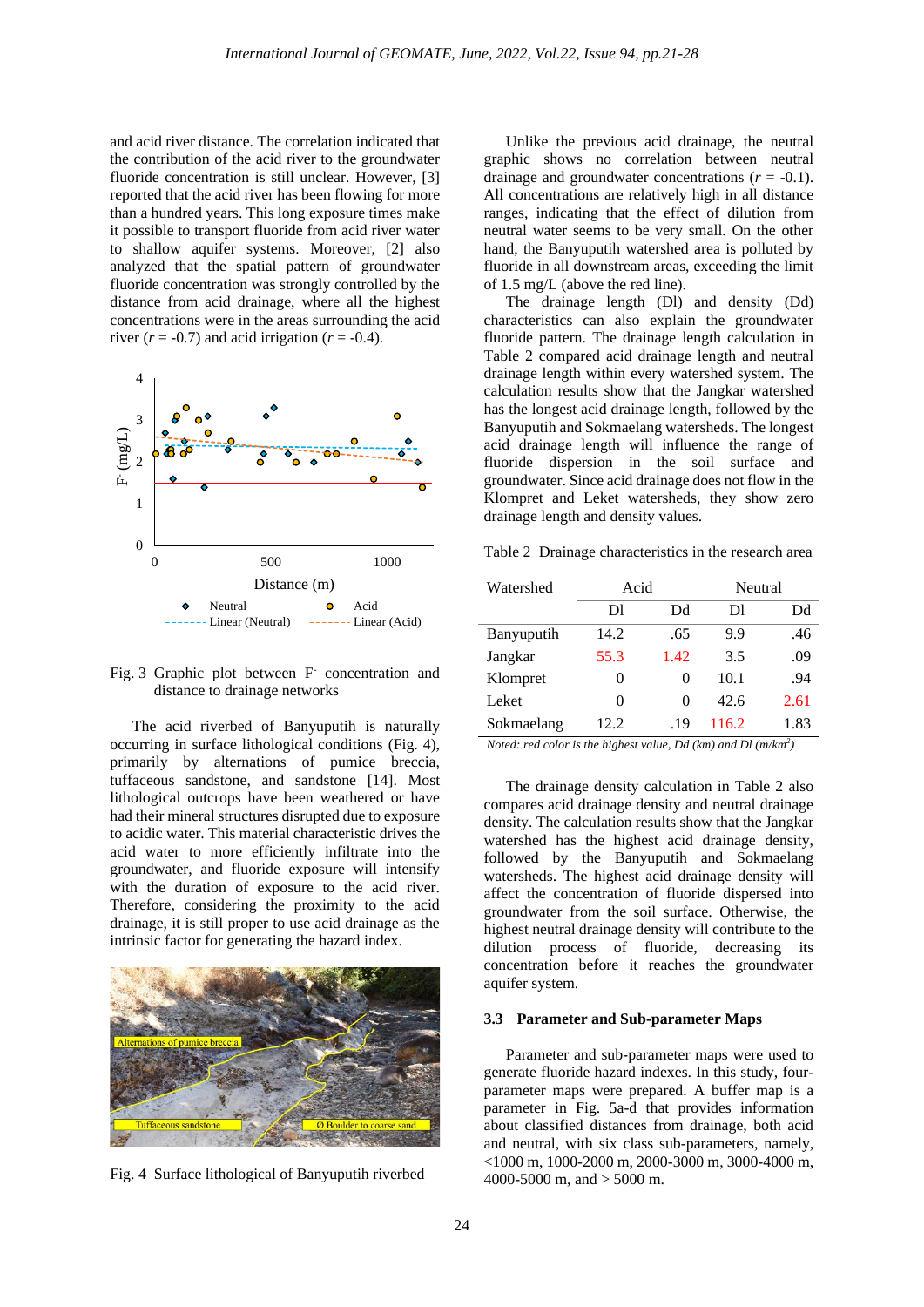

Fig. 5 Parameter map (a) acid river buffer, (b) acid irrigation buffer, (c) neutral river buffer, and (d) neutral irrigation buffer.

The buffer maps included acid river buffer, acid irrigation buffer, neutral river buffer, and neutral irrigation buffer. The 1000 m interval distance was considered from the correlation between drainage distance and groundwater fluoride concentration from 2019 samples, which all showed high concentrations within the 1000 m range, besides groundwater fluoride showed significant concentrations below 1000 m from the acid drainage [2].

The Banyuputih (5a) and Jangkar (5b) watersheds, which serve as the primary pathways for highly toxic water from the Kawah Ijen volcano's crater lake, are buffered by neutral river streams. Acid drainage is buffered in the western part by the Sokmaelang watershed, while it is buffered in the eastern part by the Leket and Klompret watersheds (5c).

Neutral irrigation (5d), mainly in the southern part of the ABJ subdistrict, comes from the Sampean Baru Canal. However, this neutral canal is not optimized to irrigate the paddy fields in the research area (observed during the field survey in 2019). During the dry season, the availability of water at the dam intake of Sampean Baru decreases, but the water demand in the paddy fields increases, not only in the study area but also in the other surrounding regencies. It is one of the reasons why the Banyuputih River's water is still used for irrigation purposes today, despite its poor quality for agricultural purposes based on the Indonesian regulation [15].

### **3.4 Fluoride Hazard Index and Zonation**

The fluoride hazard index result shows that the range index is from 0.0 to 1.0 in Fig. 6a. The small value index indicates the low hazard potential, and the highest value indicates the high hazard potential. The hazard zonation was classified based on the histogram into five pollution zones: very low category (0-0.42), low category (0.42-0.57), moderate category (0.57- 0.72), high category (0.72-0.86), and very high category  $(> 0.86)$ .

The hazard map was crossed with the settlement area to analyze the number of villages in the ABJ subdistrict that were potentially polluted by groundwater fluoride. Village numbers 1-10 are in the Asembagus subdistrict; 11-13 are in the Banyuputih subdistrict; and 14-20 are in the Jangkar subdistrict. Fig. 6b shows the fluoride hazard class zonation in the study area. High (7%) and very high (7%) zones are the priority locations for mitigation and monitoring activity. Spatially, these locations include the villages of Bantal (1), Kedunglo (5), and Banyuputih (13).

The moderate hazard category has the most dominant area, with 49% covering the study area. It is associated with acid drainage irrigation that inundates paddy field areas in Asembagus and Jangkar subdistricts only during the dry season. Unlike the acid river, this acid irrigation channel did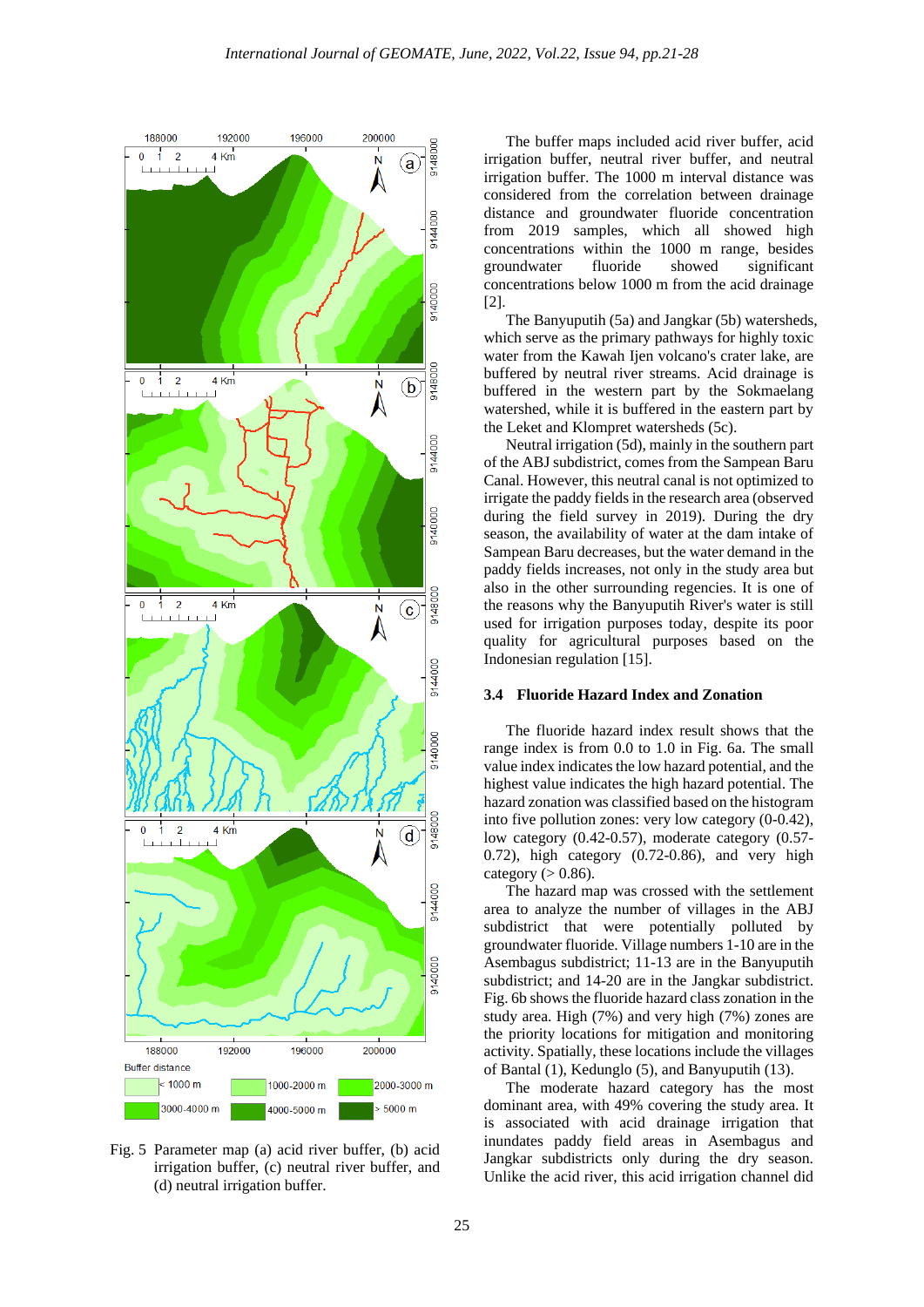not continuously transport fluoride-containing water. The loading concentrations of fluoride can be high or low depending on the frequency and volume of acid water distributed into paddy fields during the dry season.

The irrigation networks were also constructed using concrete to protect the water from infiltration into the soil and groundwater. So, the contribution of fluoride transport from the irrigation channel into groundwater is still unclear, and the only possible way is through the infiltration of inundated paddy fields. On the other hand, the moderate category still needs to be analyzed in detail to reveal the contribution and mechanism of the acid irrigation network to groundwater fluoride pollution.



Fig. 6 Map of (a) FHI-fluoride hazard index and (b) FHC-fluoride hazard class zonation.

Low and very low hazard zones cover 37% of the study area. This category is located in the neutral drainage network, which is separate from the acid drainage networks. However, previous research reported that the fluoride concentration below 1.0 mg/L already causes chronic fluorosis based on the diet study of the ABJ community society [2]. It was also revealed that 26% of groundwater samples potentially cause dental caries, which was not correlated with fluoride concentration in drinking water but strongly related to dental fluorosis. It is also proven that 56% of samples are in the dental fluorosis-mottled teeth potential health chronic effect, while only 12% were in the recommended healthy range. Skeletal fluorosis also potentially occurs in the ABJ subdistrict due to 6% of samples having skeletal fluorosis potential chronic health effects.

# **3.5 Model Validation**

Model validation is essential to confirm the accuracy of the spatial zonation. In this study, model accuracy was confirmed qualitatively using a comparison with previous research. A total of 20 communities (villages in this study) were sampled by [2], revealing that 14 villages received acidic water from the Banyuputih river. In this research, about eight villages, or 36%, confirm the 14 villages that received polluted water from the Banyuputih river in the high and very high category zones. These villages are Bantal (1), Awar-awar (4), Kedunglo (5), Trigonco (7), Sumberejo (11), and Banyuputih (13).

In this case, Sumberejo is the only village included in the high and very high zones based on the intrinsic factors, even though it did not receive acidic water from the Banyuputih river. The other villages that received polluted water are categorized in the moderate category and mainly in the Asembagus subdistrict consisting of Mojosari, Perante, Kertosari, Wringinanom Asembagus, Gudang, and Jangkar subdistricts, i.e., Curahkalak, Gadingan, and Palangan villages.

Model validation was also carried out by comparing the potential chronic effects [13] of groundwater fluoride samples from 2019 and the information samples from [2]. The model confirmed that a high percentage of dental caries is covered in very low zones. In the very low category, the chronic effects of dental caries cover 84% of the total hazard zone area, and the dental health range covers only 16%. Dental caries occur when the fluoride concentration in drinking water is below 0.5 mg/L.

In the low category, the chronic effects of dental caries cover 55% of the total area, the dental health range covers 27%, and the dental fluorosis-mottled teeth cover 18%. In this category, the model confirmed that all groundwater fluoride concentrations are below  $1.5 \text{ mg/L}$ . However, dental fluorosis-mottled teeth occur when the fluoride concentration in drinking water is between 1.5 and 4.0 mg/L, confirming that a small percentage of dental fluorosis-mottled teeth start to appear in the low category.

In the moderate category, it verified that the chronic effects of dental caries cover only 16% of the total area, while the dental health range covers 29%, and dental fluorosis-mottled teeth cover 54%. The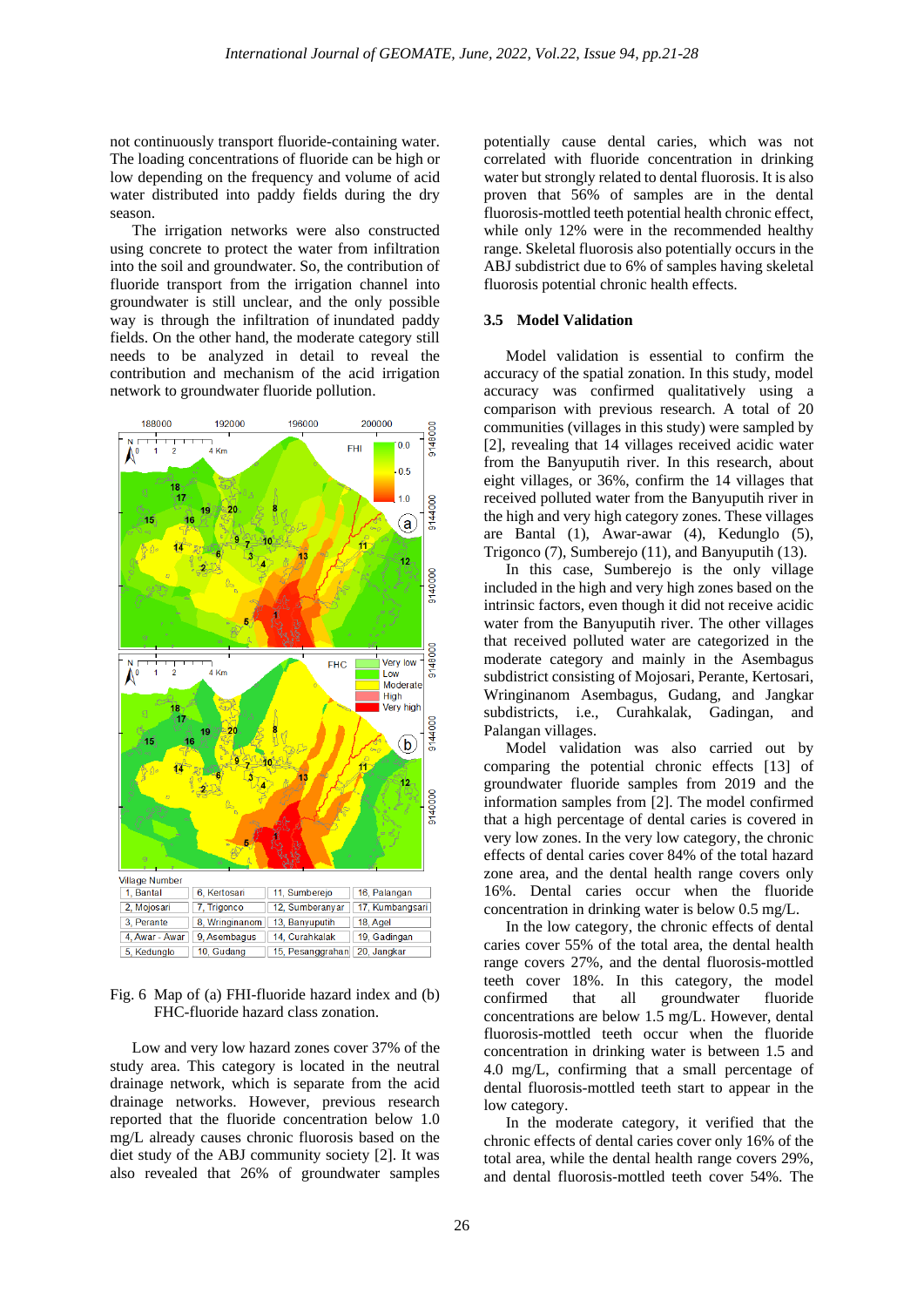model has confirmed that a high percentage of dental fluorosis-mottled teeth significantly increased in the moderate zones.

The model validation also showed that a large percentage of the dental fluorosis-mottled teeth chronic effects have been confirmed to occur in the high and very high zones. In the high category, dental health covers only 11% of the total area, and dental fluorosis-mottled teeth remarkably cover 89%. The very high category also verified that the dental health range covers only 1%, and the dental fluorosismottled teeth significantly cover 99% of the total area.

#### **3.6 Fluoride Hazard Problem and Mitigation**

The percentage of fluoride concentrations in drinking water and its chronic health effects supported dental caries and dental fluorosis-mottled teeth due to groundwater fluoride pollution in the ABJ Subdistrict [9]. Based on the percentage of hazard zones, Fig. 7 shows that the high and very high zones are in Bantal (1), Awar-awar (4), Kedunglo (5), and Trigonco (7-high zones only), Sumberejo (11), and Banyuputih (13) villages.



 $\blacksquare$  Very high  $\blacksquare$  High  $\blacksquare$  Moderate  $\blacksquare$  Low  $\blacksquare$  Very low



The lack of fluorosis data in the ABJ Subdistrict is another issue, especially in the high and very high hazard zones. The shame and reluctance of the local community to consult on their health conditions in the health clinics, especially for dental-mottled teeth as an indication of fluorosis disease, makes the problem even more complicated. Age also plays an important role in the fluoride-health problem, as children have a higher risk of the fluoride-health problem than adults. For children, the high amount of fluoride in

the body will impact their neuro-development more than in adults. For adults, a higher amount of fluoride will cause dental and skeletal problems [16].

Moreover, most of the inhabitants in the Asembagus and Banyuputih subdistricts preferred to drink water from their polluted wells for taste and economic reasons, as shown in Fig. 8. Also, the condition became severe when the municipality 1990 failed to solve this drinking water problem in the ABJ subdistrict [9]. Confirmed during the fieldwork observation in 2019, the condition is not so much different after a long time as stated by previous research. Thus, the problem is still occurring now and needs to be solved and mitigated immediately.



Fig. 8 The daily water source of household (1-10 in 2018 and 11-13 in 2017)

A preliminary assessment of fluoride transport mechanisms is needed to mitigate groundwater fluoride pollution. The hydro-geochemical approach can be the first basic information to explain the characteristics of groundwater fluoride contamination [17]. Not to mention that the climate conditions, particularly the dry season, also increase the likelihood of fluoride contamination in the water environment [18]. These climate factors should be considered and modeled for a complementary approach. All of these factors can be important pieces of information as they are fundamental to choosing the best mitigation techniques in the study area.

#### **4. CONCLUSIONS**

Groundwater fluoride hazard zones in the study area were classified into five categories, namely very low (15%), low (22%), moderate (49%), high (7%), and very high (7%). The large percentage of the moderate zone is attributed to acid irrigation networks, and their contribution and mechanism of transport to groundwater fluoride pollution need to be analyzed in detail. The spatial analysis also revealed that six villages were in the high category and five villages were in the very high category. To meet drinking water standards, it is necessary to optimize